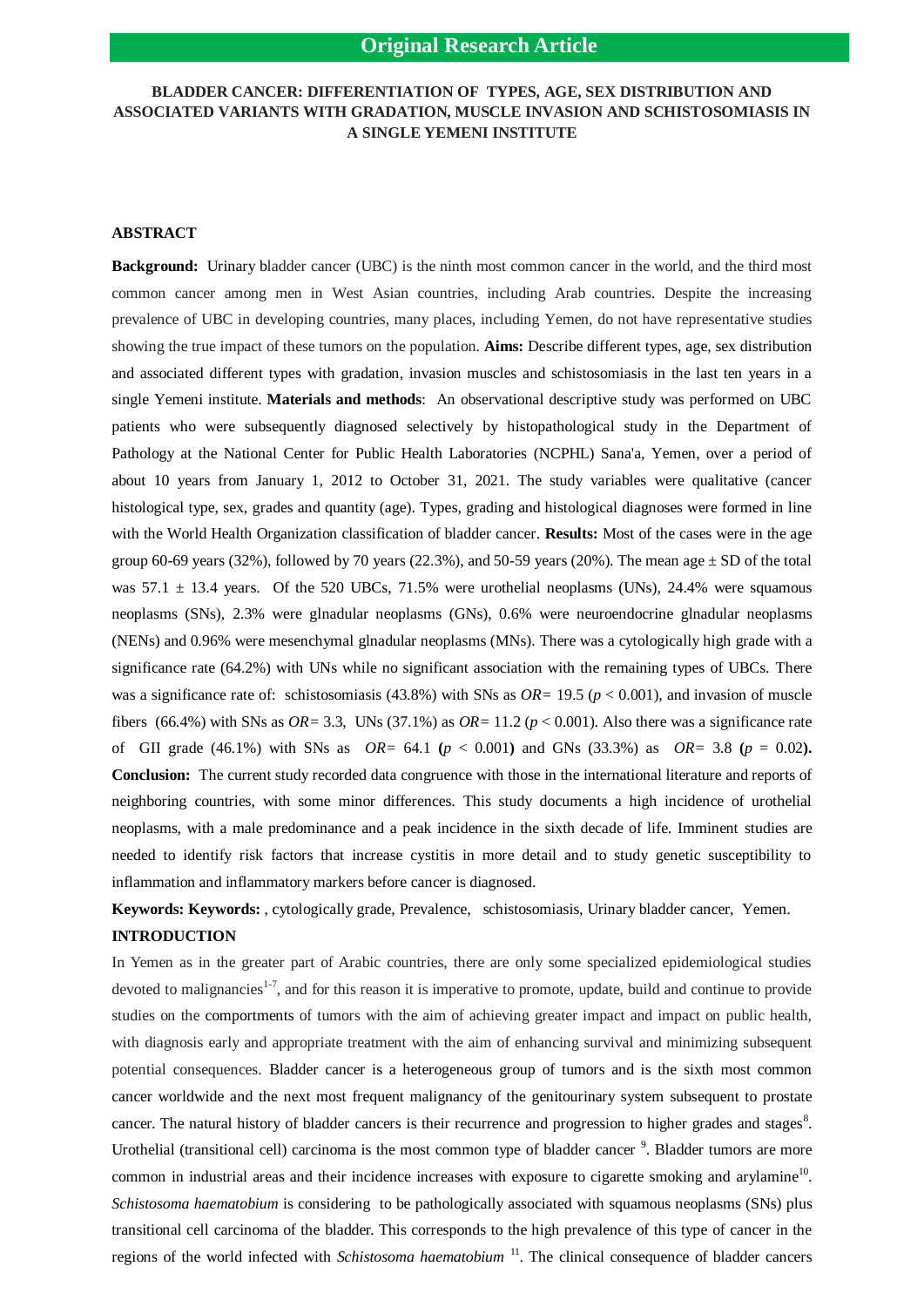depends on their differentiation, histological grade and most significantly, the depth of invasion of these lesions. Tumor grade and stage of urothelial carcinoma are closely related to progression, recurrence, and survival rates of patients<sup>9</sup> Currently there is no standardized grading system for bladder cancer. The most commonly used regimens depend on the degree of metastasis<sup>12</sup>. The World Health Organization and the International Society of Urology (WHO/ISUP) in 1998 made a decision to categorize many of these tumors as urothelial neoplasms  $^{12}$ .

Internationally, in 2017, bladder cancer was responsible in 196,000 deaths, down 5.4% (by age) from 2007<sup>13</sup>. In 2018, the age-adjusted rates of new bladder cancer cases were 6 per 100,000 people, and the age-adjusted mortality rate was 2 deaths per 100,000 people. It was found that Greece and Lebanon had the highest rate of new cases. In Lebanon, this high risk is connected to petrochemical air pollution and the high number of smokers. As for Yemen, according to the latest data of the World Health Organization published in 2018, bladder cancer deaths in Yemen amounted to 146, or 0.09% of the total deaths. The age-adjusted mortality rate is 1.48 per  $100,000$  inhabitants and Yemen ranks 133 in the world<sup>14</sup>. Occupational exposure and smoking are prospective risk factors for bladder cancer in Western Asia and Western countries 15,16. Persistent infections, for instance schistosomiasis, account for 50% of urinary bladder cancer cases in a number of developing countries<sup>15</sup>. Histological studies are utilized as a criterion for the diagnosis of urinary bladder cancer and one of the most vital predictive factors in clinical practice<sup>17</sup>. Studies have revealed that most of the cancers associated with schistosomiasis are squamous neoplasms (SNs), while the smoking-related bladder cancer is transitional cell carcinoma (TCC)<sup>15</sup>. Principally, *schistosomiasis haematemesis* was regard as a latent risk factor in the incident of bladder cancer, however at present, the most widespread type of UBC in Egypt is TCC. Histological studies on clinical specimens showed that the lesions were changed by squamous types, and suggested transforms in the cause or etiology of bladder cancer over the past 26 years. Available polymorphisms in the glutathione-S-transferase genes are also connected with an increased risk of  $UBCs^{18}$ .

 The Republic of Yemen is a considerable country with diverse topographic, climatic and environmental conditions. The population has reached 28 million people according to estimates in  $2018^{19,20}$  with 46% of the population under 15 years old and only 2.7% over 65 years old<sup>21,22</sup> By the year 2050, it is estimated that the population will increase to about 60 million<sup>23</sup> due to the high fertility rate in Yemen, which is 4.45 children per woman and this is among the top  $30$  in the world  $^{24}$ . Sana'a's population has grown rapidly, from about 55,000 in  $1978^{25}$  to nearly 4 million in the early 2020s. To date, this country lacks a National Cancer Registry Center (NCRC), and therefore there is a lack of cancer information and reliable data. For that reason, this study aimed to describe the differentiation of types, age, sex distribution, and the associated different types with gradation, invasion muscles and schistosomiasis in the past ten years in one Yemeni institute.

### **PATIENTS AND METHOD**

An observational descriptive study was conducted on UBC patients who were subsequently diagnosed selectively by histopathological study in the Department of Pathology at the National Center for Public Health Laboratories (NCPHL) Sana'a, Yemen, over a period of about 10 years from January 1, 2012 to October 31, 2021. Study variables were qualitative (cancer histological type, sex, grades and quantitative (age). Types, grading and histological diagnoses were formed in line with the World Health Organization and the International Society of Urology (WHO). / ISUP 1998)<sup>26</sup>. According to the WHO classification, patients were divided into 5 groups: urothelial neoplasms (UNs), squamous neoplasms (SNs), glnadular neoplasms (GNs), neuroendocrine glnadular neoplasms (NENs) and mesenchymal glnadular neoplasms (MNs). Subgroups were then classified according to morphological diversity<sup>26</sup>.

**Inclusion criteria**: Inclusion criteria included the histopathological diagnosis of UBC of any age and gender, availability of clinical data, and histological slides to confirm the diagnosis.

**Exclusion criteria:** Exclusion criteria included no histopathological slides and insufficient clinical data.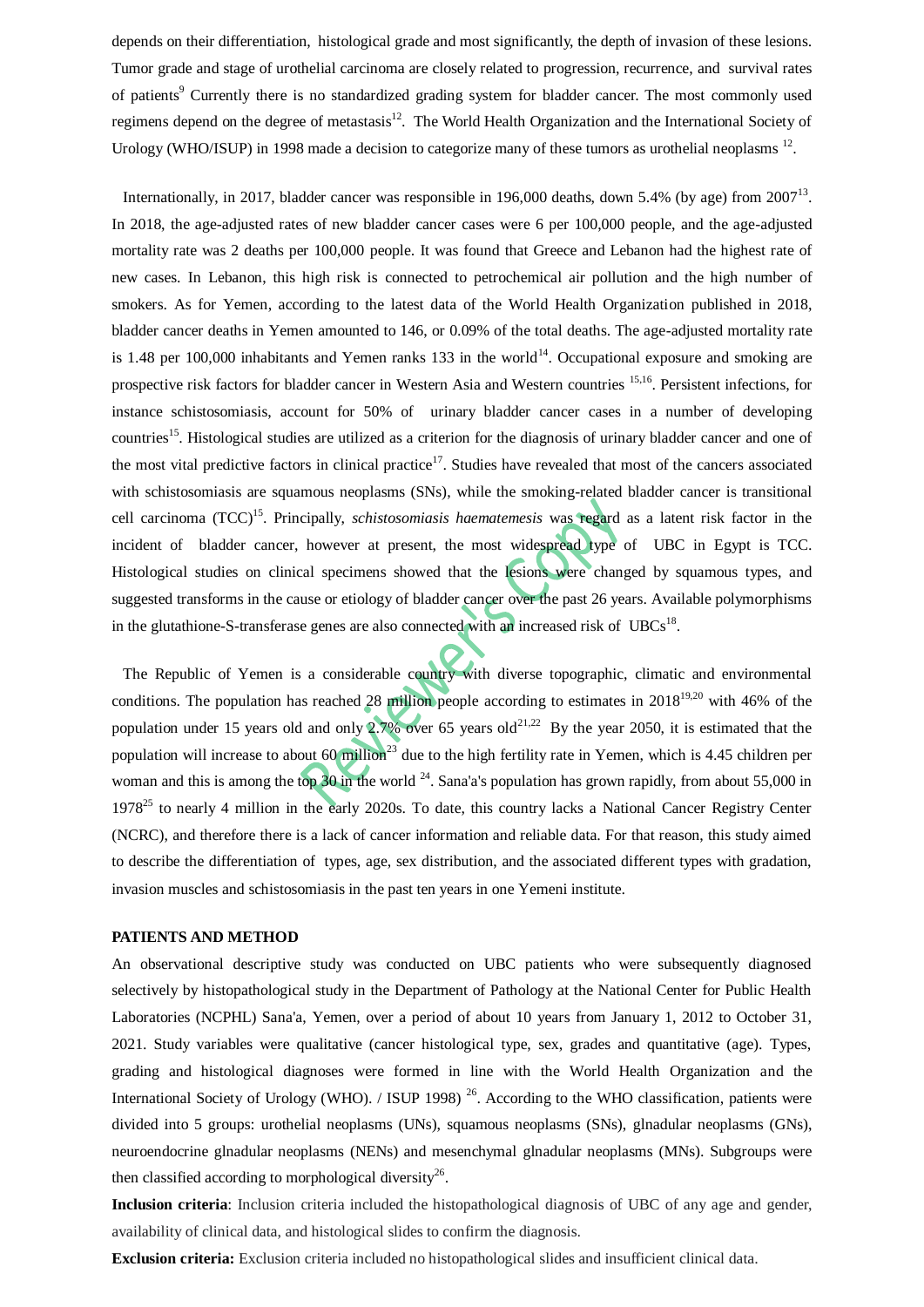### **STATISTICAL ANALYSIS**

Data were reported using appropriate descriptive statistics (including frequency, mean, standard deviation, *OR*,  $CI, X<sup>2</sup>$  and *P*-value). All statistical analyzes of the data were performed using the Statistical Package for Social Sciences (SPSS) version 24 and Excel 2007.

### **ETHICAL APPROVAL**

The ethical approval was obtained from the Medical Research and Ethics Committee at the Faculty of Medicine and Health Sciences at Sana'a University with a reference number (421) dated 12-10-2021. Also, all data, including patient identification, have been kept confidential.

#### **RESULTS**

**For age and gender distribution**: Table 1shows the sex and age distribution of bladder cancer patients in Sana'a, Yemen. Most of the cases were in age group 60-69 years (32%), followed ≥70 years (22.3%), and 50-59 years (20%), while only 2.5% in 20-29 years group. The mean age  $\pm$ SD of total was 57.1 $\pm$ 13.4 years, for male was 58.2±13.6 years while for female was lower 53.9±12 years.

**Distribution of urinary bladder cancers (UBC) with age parameters:** Of the 520 UBCs, 372 (71.5%) were urothelial neoplasms (UNs), 128 (24.4%) were squamous neoplasms (SNs), 12 (2.3%) were glnadular neoplasms (GNs), and 3 (0.6%) ) were neuroendocrine glnadular neoplasms (NENs) and 5 (0.96%) were mesenchymal glnadular neoplasms (MNs). When the mean age  $\pm$  SD for different types of UBC was considered, the largest mean age  $\pm$  SD with urothelial tumors (UNs) was (59  $\pm$  13.5 years), while with squamous neoplasms (SNs) it was lower (51.5  $\pm$  11.5 years), and much lower with Glnadular neoplasms (GNs) (48.1  $\pm$ 11.4 years). Given the male: female ratio, UBC was predominant in males and the sum was 2.9:1, for urothelial tumors it was 3.5:1, for squamous tumors it was 1.7:1, for Glnadular neoplasms it was 5:1, for neuroendocrine tumors it was 3:0, and for mesenchymal neoplasms it was 2:3.

**The association between cytologically high grade with type of bladder neoplasms:** Consider the association between the high cytologically grade and the type of bladder tumors (UBC). There was a cytologically high grade with significance rate (64.2%) with UNs as OR 51.3,  $CI = 20.5$ -128.5.  $X^2 = 157$ ,  $p < 0.001$  while there is no significant association between the high cytologically grade with the remaining types of UBCs (Table 3).

**The association between schistosomiasis with type of bladder neoplasms**: Considering the association between schistosomiasis and the type of bladder tumors (UBC). There was a significance rate of schistosomiasis (43.8%) with SNs as  $OR = 19.5$ ,  $CI = 10.4-36.4$ ,  $X^2 = 130$ ,  $p < 0.001$  while there is no association of schistosomiasis with the remaining types of UBCs (Table 4).

**The association between invasion of muscle fibers with type of bladder neoplasms**:Considering the association between invasion of muscle fibers and the type of bladder tumors (UBC). There was a significance rate of invasion of muscle fibers (66.4%) with SNs as  $OR = 3.3$ ,  $CI = 2.2-5.1$ ,  $X^2 = 38.8$ ,  $p < 0.001$ , followed by UNs (37.1%) with UNs as  $OR = 11.2$ ,  $CI = 7.2 - 17.6$ ,  $X^2 = 135$ ,  $p < 0.001$ , while there is no association of invasion of muscle fibers with the remaining types of UBCs (Table 5).

**The association between low grade with type of bladder neoplasms:** Consider the association between the low cytologically grade and the type of bladder tumors (UBC). There was a cytologically low grade with significance rate (35.8%) with UNs as  $OR = 6.7$ ,  $CI = 3.6$ -12.6,  $X^2 = 44.2$ ,  $p < 0.00$ , also there was a significant association between the low cytologically grade and MNs as  $OR = 10.6$ ,  $CI = 1.2-95.7$ ,  $X^2 = 6.8$ ,  $p < 0.00$ , while there is no significant association between the low cytologically grade with the remaining types of UBCs (Table 6).

**The association between GI grade with type of bladder neoplasms**: Considering the association between histologically grade I and the type of bladder tumors (UBC). There was a significance rate of GI grade (87.04%) with SNs as  $X^2 = 234$ ,  $p < 0.001$  while there is no occurrence of GI with the remaining types of UBCs (Table 7).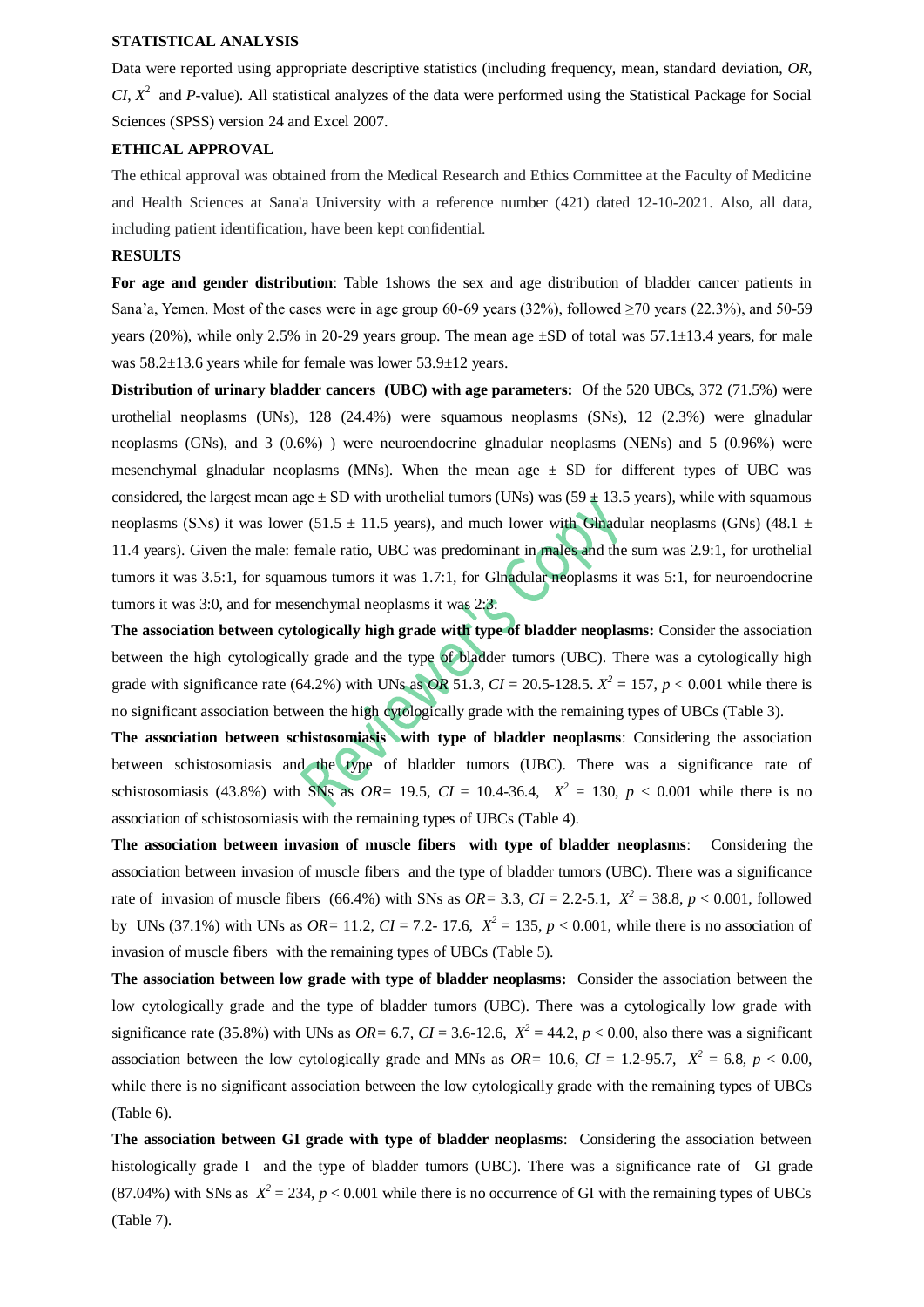**The association between GII grade with type of bladder neoplasms**: Considering the association between histologically grade II (GII) and the type of bladder tumors (UBCs). There was a significance rate of GII grade (46.1%) with SNs as as *OR* = 64.1, *CI* = 124.8-165,  $X^2 = 175$ ,  $p < 0.001$ , followed by GNs (33.3%) as *OR* = 3.8,  $CI = 1.1-13$ ,  $X^2 = 5.2$ ,  $p = 0.02$  while there is no occurrence of GII with the remaining types of UBCs (Table 8).

### **DISCUSSION**

Bladder cancer is the sixth most common type of cancer worldwide, the second most common malignancy of the genitourinary system after prostate cancer, and represents a heterogeneous group of tumors <sup>8</sup>. Urinary bladder cancer is rarely researched in countries Middle East, and notably in Yemen. 71.5% of bladder cancers in this study were urothelial neoplasms (UNs), followed by squamous neoplasms which accounted for 24.4%. The observed number of urothelial tumors (71.5%) was remarkably similar to the number previously reported from Yemen by [Al-Samawi](https://www.ncbi.nlm.nih.gov/pubmed/?term=Al-Samawi%20AS%5BAuthor%5D&cauthor=true&cauthor_uid=24044060) and [Aulaqi](https://www.ncbi.nlm.nih.gov/pubmed/?term=Aulaqi%20SM%5BAuthor%5D&cauthor=true&cauthor_uid=24044060) in 2013<sup>27</sup> and from neighboring Saudi Arabia  $(77%)^{28}$ . However, lower numbers have been reported in Africa; Nigeria (42%)  $^{29}$  and Tanzania (28%)<sup>30</sup>. In developed countries, over 90% of bladder cancer cases are urothelial neoplasms (UNs), and rare types of bladder cancer make up the remaining 10%<sup>31</sup>. In the USA, a high frequency of urothelial neoplasms (98%) was reported by Schned *et al.*<sup>9</sup>. In the current study, Squamous neoplasms (SNs) accounted for 24.4%. However, significant variability in the prevalence of SNS in the bladder has been observed in different parts of the world. It accounts for only 1% of bladder cancers in England<sup>31</sup> and 7% in the United States <sup>32</sup>, but up to 75% in Egypt <sup>33</sup>. Approximately 43.8% of SNs in this study were associated with chronic infection with *Schistosoma haematobium*. A previous study conducted in Egypt illustrated that about 80% of SNs were accompanied by persistent infection with *S. haematobium* <sup>34</sup>. Infection with *Schistosoma haematobium* may cause bladder cancer, in particular the squamous cell type<sup>35</sup>. Schistosoma eggs cause a chronic inflammatory condition in the bladder wall that leads to tissue fibrosis<sup>36</sup>. In recent times, transitional cell carcinoma has become the most common type in Egypt due to significant changes in the etiology of bladder cancer<sup>37</sup>. glnadular neoplasms (GNs) also accounted for 2.3% of malignant bladder tumors in this study which is similar to what was previously reported from Yemen by [Al-](https://www.ncbi.nlm.nih.gov/pubmed/?term=Al-Samawi%20AS%5BAuthor%5D&cauthor=true&cauthor_uid=24044060)[Samawi](https://www.ncbi.nlm.nih.gov/pubmed/?term=Al-Samawi%20AS%5BAuthor%5D&cauthor=true&cauthor_uid=24044060) and [Aulaqi](https://www.ncbi.nlm.nih.gov/pubmed/?term=Aulaqi%20SM%5BAuthor%5D&cauthor=true&cauthor_uid=24044060) in 2013 (3%)<sup>27</sup>; and Rosai in the USA where its prevalence was  $3\%$ <sup>38</sup>. In general, it can be said that when comparing the frequency of histological subtypes in the current study with other studies, a clear difference was observed. This difference may be explained in terms of the diagnostic approach and/or possibly due to the combined effects of environmental and genetic factors. In addition, it is believed that tobacco use is similarly prevalent worldwide and may explain the overall increase in urothelial neoplasms (UNs) in the current study patients. Furthermore in this study, men were 2.9 times more likely to develop bladder cancer than women. Worldwide, the male to female ratio varies between 1:3 and 1:5  $27,39,40$ . On the other hand, a higher proportion was documented by Matalka *et al.* in Jordan; 1:9<sup>41</sup>. One other reason is that androgen receptors, which are more active in men than in women, may compete a role in the occurrence of cancer<sup>42</sup>. This hypothesis is also supported by the fact that men undergoing treatment with androgen suppression for an unrelated reason appear to have a lower risk of developing bladder cancer<sup>43</sup>. In Africa, men are more likely to do fieldwork and to develop schistosomiasis, and this may explain to some extent the gap in squamous cell carcinoma in regions where bladder cancer is endemic<sup>44</sup>. Nevertheless, females develop more aggressive disease and have worse outcomes than males. This dissimilarity in result is interrelated to many factors such as difference in exposure to carcinogens, genetics, social, and quality of care  $45$ . A common sign of bladder cancer is hematuria and it is often misdiagnosed as a urinary tract infection in women, delaying diagnosis. Furthermore, as revealed previously, the PSCA gene may take part in a role in aggressive neoplasia in female patients<sup>46</sup>. In the current study, patients' ages ranged from 20 to 99 years with a mean total age  $\pm$  SD was 57.1  $\pm$  13.4 years, for males 58.2  $\pm$  13.6 years while for females it was less than 53.9  $\pm$  12 years, most cases of UBC (74.3%) were present in patients over 50 years of age and in about 25.7% of younger adults no pediatric case occurred (Table 1). The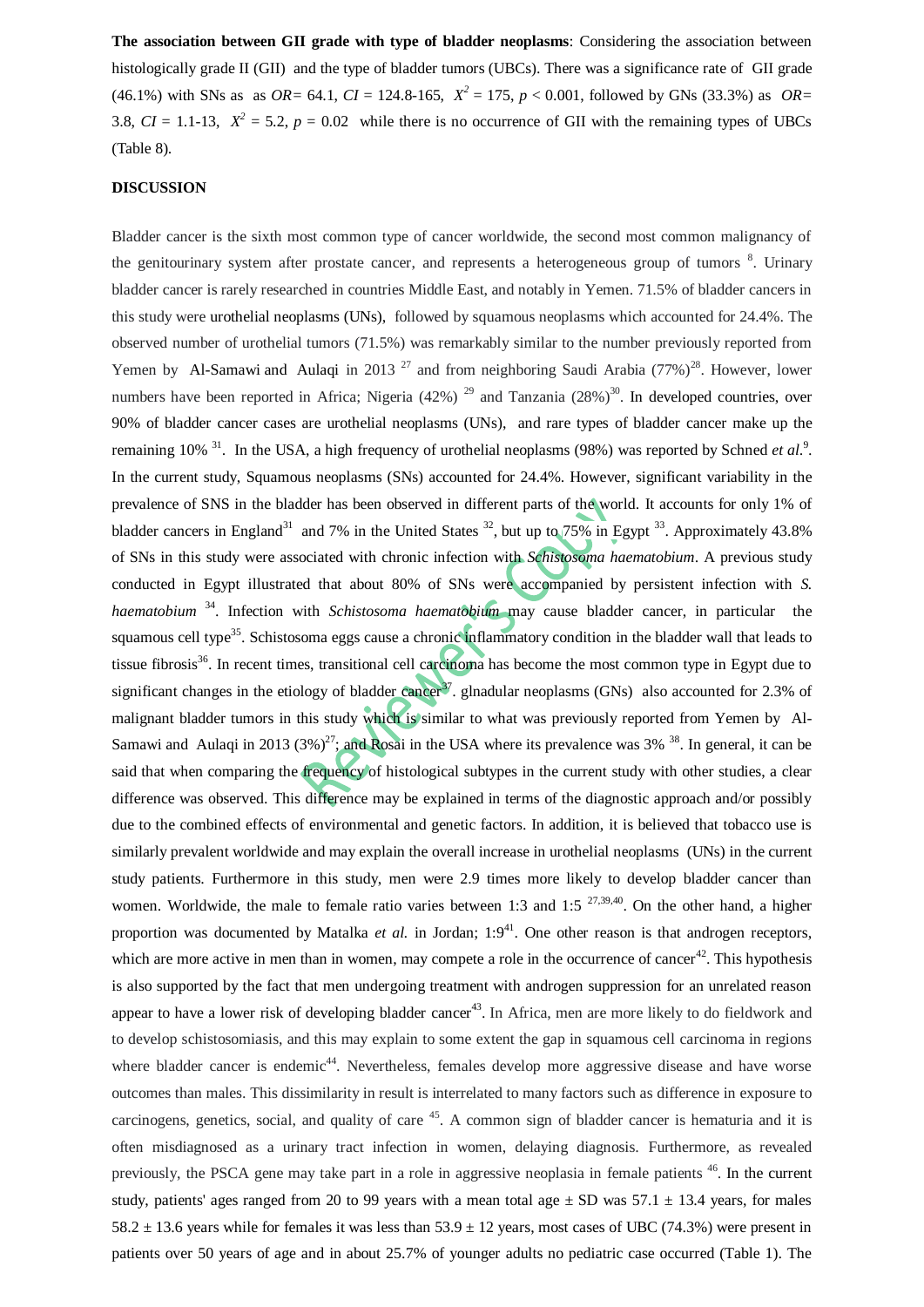frequency of UBC in Yemen increases with age, and a significant difference between age groups is observed. These results are consistent with those reported in other investigations<sup>27,47,48</sup>.

According to WHO classification (1973) bladder cancers are histologically graded into: $\frac{49}{7}$  $\frac{49}{7}$  $\frac{49}{7}$ , G1 – Well differentiated, G2 – Moderately differentiated, G3 – Poorly differentiated, in the current study there was a cytologically high grade with significance rate (64.2%) with UNs as *OR* 51.3, *CI* = 20.5-128.5.  $X^2 = 157$ ,  $p <$ 0.001 while there is no significant association between the high cytologically grade with the remaining types of UBCs (Table 3). Also, there was a significance rate of invasion of muscle fibers (66.4%) with SNs as *OR=* 3.3,  $p < 0.001$ , followed by UNs (37.1%) with UNs as  $OR = 11.2$ ,  $p < 0.001$ , while there is no association of invasion of muscle fibers with the remaining types of UBCs (Table 5). In addition, there was a significance rate of GII grade (46.1%) with SNs as as  $OR = 64.1$ ,  $CI = 124.8-165$ ,  $X^2 = 175$ ,  $p < 0.001$ , followed by GNs (33.3%) as *OR* = 3.8, *CI* = 1.1-13,  $X^2 = 5.2$ ,  $p = 0.02$  while there is no occurrence of GII with the remaining types of UBCs (Table 8). Both tumor grade and stage of UBCs are highly correlated with recurrence, progression, and patient survival rates [9]. The WHO/ISUP grading of UBC is of great prognostic significance. In Jordan, Matalka *et al*.<sup>41</sup> reported 60% of low grade and 40% of high grade. While in Australia, Samaratunga *et al.* <sup>50</sup> reported 2% papilloma, 22% low malignant potential, 13% low grade, and 22% high grade carcinoma. The variation found between these results could be explained in terms of diagnostic approach and/or techniques applied, number of patients studied, as well as geographical and immunological differences. Histological classification suffers from all the drawbacks of self-assessment, especially when performed on biopsy material. Additionally, differences in a specific tumor may vary from region to region, and thus endoscopic biopsy may show a low-grade malignancy compared to that found in the surgical specimen.

### **CONCLUSION**

This is the second study of a sequence in Yemen looking at UBCs, which includes patients of all age groups over a period of 10 years. Even though this study is no more than a retrospective analysis of a single institution, it can be a strong indicator of the epidemiology of UBCs in Yemen. In addition, the current study recorded data matches with those in the global literature and neighboring country studies, with some differences.

This study documents a high frequency of urothelial neoplasms (UNs), with a male preponderance and peak incidence in the  $6<sup>th</sup>$  decade of age. Future studies are needed to determine in greater detail the risk factors that increase inflammation of the bladder and examine genetic susceptibility of inflammation and markers of inflammation prior to cancer diagnosis. Understanding the role of inflammation may provide important insight on how to reduce bladder cancers worldwide.

#### **AUTHOR CONTRIBUTION**

This study was completed by Amin Abdulkarem Okbah, Professor of Histopathology at Sana'a University, and the National Center of Public Health Laboratories (NCPHL) Sana'a, Yemen; and Prof. Dr. Hassan Abdul-Wahab Al-Shamahy, Faculty of Medicine, Sana'a University. All authors analyzed the data, wrote the manuscript, and reviewed it.

### **ACKNOWLEDGMENTS**

The authors would like to acknowledge the National Center of Public Health Laboratories (NCPHL) Sana'a, Yemen which supported this work.

#### **CONFLICT OF INTEREST**

"No conflict of interest associated with this work".

#### **REFERENCES**

1- Al-Azri M, Al-Awisi H, Al-Rasbi S, El-Shafie K, Al-Hinai M, Al-Habsi H, et al. Psychosocial impact of breast cancer diagnosis among Omani women. Oman Med J. 2014;29:437–44. doi: 10.5001/omj.2014.115. [\[PMC free article\]](https://www.ncbi.nlm.nih.gov/pmc/articles/PMC4289498/) [\[PubMed\]](https://www.ncbi.nlm.nih.gov/pubmed/25584162) [\[CrossRef\]](https://dx.doi.org/10.5001%2Fomj.2014.115) [\[Google Scholar\]](https://scholar.google.com/scholar_lookup?journal=Oman+Med+J&title=Psychosocial+impact+of+breast+cancer+diagnosis+among+Omani+women&author=M+Al-Azri&author=H+Al-Awisi&author=S+Al-Rasbi&author=K+El-Shafie&author=M+Al-Hinai&volume=29&publication_year=2014&pages=437-44&pmid=25584162&doi=10.5001/omj.2014.115&)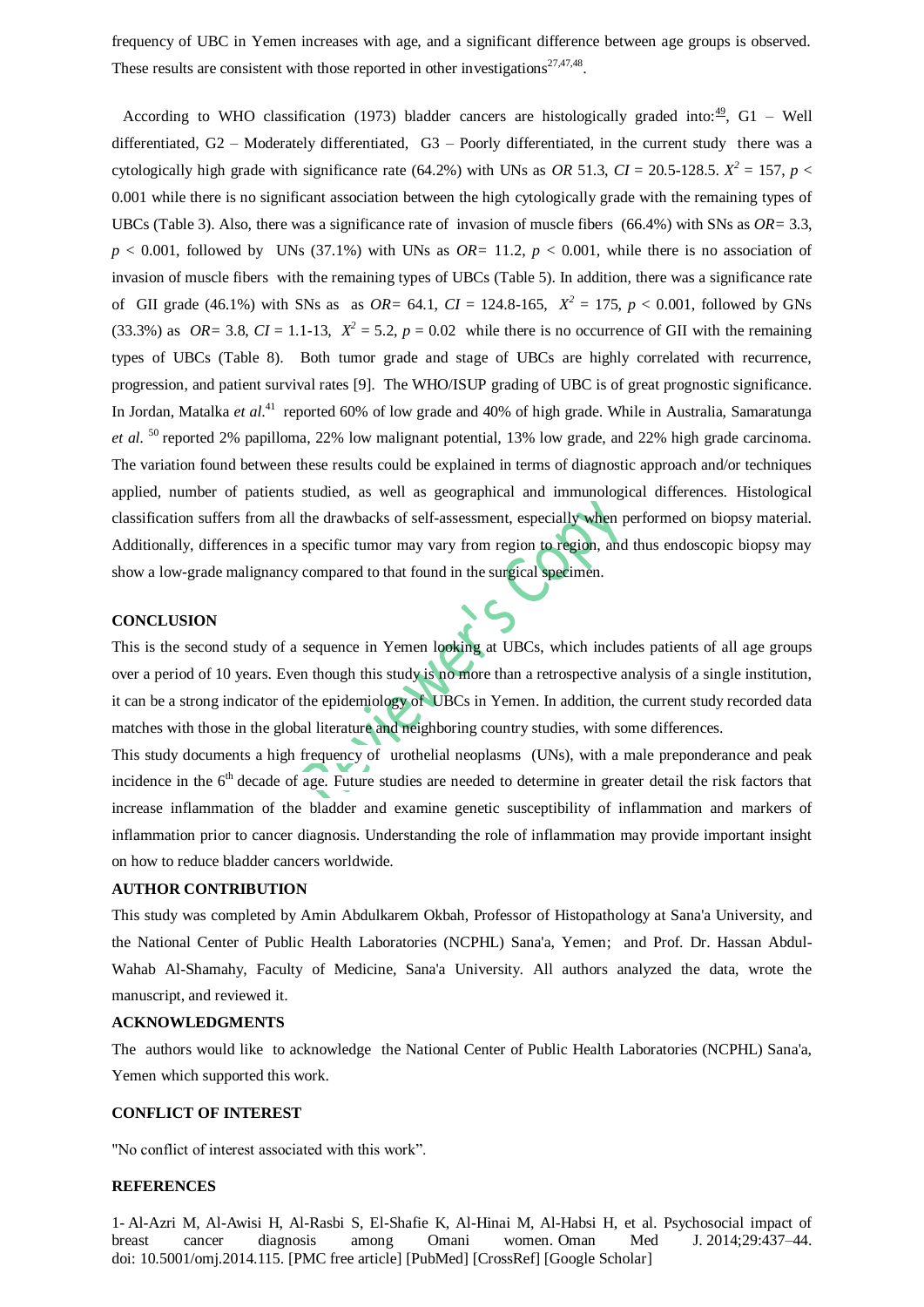2-Al-Lawati NA, Al-Bahrani BJ, Al-Raisi SS, Al-Lawati J. Twenty-year trends of cancer incidence in omanis, 1996–2015. Oman Med J. 2019;34:361–87. doi: 10.5001/omj.2019.74. [\[PMC free article\]](https://www.ncbi.nlm.nih.gov/pmc/articles/PMC6642706/) [\[PubMed\]](https://www.ncbi.nlm.nih.gov/pubmed/31360330) [\[CrossRef\]](https://dx.doi.org/10.5001%2Fomj.2019.74) [\[Google Scholar\]](https://scholar.google.com/scholar_lookup?journal=Oman+Med+J&title=Twenty-year+trends+of+cancer+incidence+in+omanis,+1996%E2%80%932015&author=NA+Al-Lawati&author=BJ+Al-Bahrani&author=SS+Al-Raisi&author=J+Al-Lawati&volume=34&publication_year=2019&pages=361-87&pmid=31360330&doi=10.5001/omj.2019.74&)

3-Ahmed HG, Tom MA. The consequence of delayed fixation on subsequent preservation of urine cells. Oman Med J 2011. Jan;26(1):14-18 10.5001/omj.2011.04 [\[PMC free article\]](https://www.ncbi.nlm.nih.gov/pmc/articles/PMC3191613/) [\[PubMed\]](https://www.ncbi.nlm.nih.gov/pubmed/22043372) [\[CrossRef\]](https://dx.doi.org/10.5001%2Fomj.2011.04) [\[Google Scholar\]](https://scholar.google.com/scholar_lookup?journal=Oman+Med+J&title=The+consequence+of+delayed+fixation+on+subsequent+preservation+of+urine+cells.&author=HG+Ahmed&author=MA+Tom&volume=26&issue=1&publication_year=2011&pages=14-18&pmid=22043372&doi=10.5001/omj.2011.04&)

4-El-Zine MAY, Alhadi YA, Ishak AA, Al-Shamahy HA. Prevalence of Different Types of Leukemia and Associated Factors among Children with Leukemia in Children's Cancer Units at Al-Kuwait Hospital, Sana'a City: A Cross- Sectional Study. Glob J of Ped & Neonatol Car. 3(4): 2021. GJPNC.MS.ID.000569. DOI: 10.33552/GJPNC.2021.03.000569.

5-Alhadi AM, El-Zine MAY, IshaK AA, Al-Shamahy HA*.* "Childhood Leukemia in Yemen: The Main Types of Childhood Leukemia, its Signs and Clinical Outcomes". EC Paediatrics 2021; 10.6 (2021): 75-82.

6-Al-Maktari L AS, Al-Nuzaili MAK, Al-Shamahy HA, Al-Hadi AA, Ishak AA, et al., Distribution of Hematological Parameters Counts for Children with Leukemia in Children's Cancer Units at Al-Kuwait Hospital, Sana'a City: A Cross-Sectional Study. Adv Can Res & Clinical Imag. 3(2): 2021. ACRCI.MS.ID.000560. DOI: 10.33552/ACRCI.2021.02.000560.

7-El-Zine, M. A. Y., M. A. A. Ali, and H. A. Al-Shamahy. "Prevalence of CNS tumors and histological recognition in the operated patients: 10 years experience in Yemen". Universal Journal of Pharmaceutical Research 2021; 6, (2): 20-27. doi:https://doi.org/10.22270/ujpr.v6i2.563.

8- Lopez-Beltran A. Bladder cancer: clinical and pathological profile. Scand J Urol Nephrol Suppl 2008 Sep;218 (218):95-109.

9- Schned AR, Andrew AS, Marsit CJ, Kelsey KT, Zens MS, Karagas MR. Histological classification and stage of newly diagnosed bladder cancer in a population-based study from the Northeastern United States. Scand J Urol Nephrol 2008;42(3):237-242.

10- Anton-Culver H, Lee-Feldstein A, Taylor TH. Occupation and bladder cancer risk. Am J Epidemiol 1992 Jul;136(1):89-94.

11- Fukushima S, Asamoto M, Imaida K, el-Bolkainy MN, Tawfik HN, Ito N. Comparative study of urinary bladder carcinomas in Japanese and Egyptians. Acta Pathol Jpn 1989 Mar;39(3):176-179.

12. Messing EM. Urothelial tumors of the urinary tract. in: Walsh PC, Retik AB, Vaughan ED, Wein AJ, editors.Campbell's Urology. 8th ed. Philadelphia (PA): WB Saunders; 2002; p2732-2784.

*13-* Roth, Gregory A.; Abate, Degu; Abate, Kalkidan Hassen; et al. ["Global, regional, and national age-sex](https://www.ncbi.nlm.nih.gov/pmc/articles/PMC6227606)[specific mortality for 282 causes of death in 195 countries and territories, 1980-2017: a systematic analysis for](https://www.ncbi.nlm.nih.gov/pmc/articles/PMC6227606)  [the Global Burden of Disease Study 2017"](https://www.ncbi.nlm.nih.gov/pmc/articles/PMC6227606)*.* Lancet 2018. **392** (10159): 1736–1788*.* [doi](https://en.wikipedia.org/wiki/Doi_(identifier))*:*[10.1016/S0140-](https://doi.org/10.1016%2FS0140-6736%2818%2932203-7) [6736\(18\)32203-7](https://doi.org/10.1016%2FS0140-6736%2818%2932203-7)*.* [PMC](https://en.wikipedia.org/wiki/PMC_(identifier)) [6227606](https://www.ncbi.nlm.nih.gov/pmc/articles/PMC6227606)*.* [PMID](https://en.wikipedia.org/wiki/PMID_(identifier)) [30496103](https://pubmed.ncbi.nlm.nih.gov/30496103)*.*

14- Lakkis NA, Adib SM, Hamadeh GN, El-Jarrah RT, Osman MH. ["Bladder Cancer in Lebanon: Incidence and](https://www.ncbi.nlm.nih.gov/pmc/articles/PMC6055109)  [Comparison to Regional and Western Countries"](https://www.ncbi.nlm.nih.gov/pmc/articles/PMC6055109)*.* Cancer Control 2018; **25** (1): 1073274818789359. [doi](https://en.wikipedia.org/wiki/Doi_(identifier))*:*[10.1177/1073274818789359](https://doi.org/10.1177%2F1073274818789359)*.* [PMC](https://en.wikipedia.org/wiki/PMC_(identifier)) [6055109](https://www.ncbi.nlm.nih.gov/pmc/articles/PMC6055109)*.* [PMID](https://en.wikipedia.org/wiki/PMID_(identifier)) [30027755](https://pubmed.ncbi.nlm.nih.gov/30027755)*.*

15-Jemal A, Bray F, Center MM, Ferlay J, Ward E, Forman D. Global cancer statistics. CA Cancer J Clin 2011;61:69-90. [\[PUBMED\]](https://www.medknow.com/crt.asp?prn=3;aid=JCanResTher_2018_14_3_532_172134;rt=P;u=http://www.ncbi.nlm.nih.gov/entrez/query.fcgi?cmd=Retrieve&db=PubMed&list_uids=21296855&dopt=Abstract)

16-Roshandel G, Boreiri M, Sadjadi A, Malekzadeh R. A diversity of cancer incidence and mortality in west asian populations. Ann Glob Health 2014;80:346-57. [\[PUBMED\]](https://www.medknow.com/crt.asp?prn=11;aid=JCanResTher_2018_14_3_532_172134;rt=P;u=http://www.ncbi.nlm.nih.gov/entrez/query.fcgi?cmd=Retrieve&db=PubMed&list_uids=25512150&dopt=Abstract)

17-Ye F, Wang L, Castillo-Martin M, McBride R, Galsky MD, Zhu J, *et al.* Biomarkers for bladder cancer management: Present and future. Am J Clin Exp Urol 2014;2:1-14. [\[PUBMED\]](https://www.medknow.com/crt.asp?prn=15;aid=JCanResTher_2018_14_3_532_172134;rt=P;u=http://www.ncbi.nlm.nih.gov/entrez/query.fcgi?cmd=Retrieve&db=PubMed&list_uids=25374904&dopt=Abstract)

18-Salim EI, Moore MA, Bener A, Habib OS, Seif-Eldin IA, Sobue T. Cancer epidemiology in South-West Asia – Past, present and future. Asian Pac J Cancer Prev 2010;11 Suppl 2:33-48. [\[PUBMED](https://www.medknow.com/crt.asp?prn=16;aid=JCanResTher_2018_14_3_532_172134;rt=P;u=http://www.ncbi.nlm.nih.gov/entrez/query.fcgi?cmd=Retrieve&db=PubMed&list_uids=20553067&dopt=Abstract)

19- UN. [""World Population prospects –](https://population.un.org/wpp/) Population division""*.* population.un.org. [United Nations Department](https://en.wikipedia.org/wiki/United_Nations_Department_of_Economic_and_Social_Affairs)  [of Economic and Social Affairs](https://en.wikipedia.org/wiki/United_Nations_Department_of_Economic_and_Social_Affairs)*,* Population Division. Retrieved 9 November 2021.

20- UN**.** ""Overall total population" – [World Population Prospects: The 2019 Revision"](https://population.un.org/wpp/Download/Files/1_Indicators%20(Standard)/EXCEL_FILES/1_Population/WPP2019_POP_F01_1_TOTAL_POPULATION_BOTH_SEXES.xlsx) (xslx)*.* population.un.org (custom data acquired via website). [United Nations Department of Economic and Social](https://en.wikipedia.org/wiki/United_Nations_Department_of_Economic_and_Social_Affairs)  [Affairs,](https://en.wikipedia.org/wiki/United_Nations_Department_of_Economic_and_Social_Affairs) Population Division*.* Retrieved 9 November 2021*.*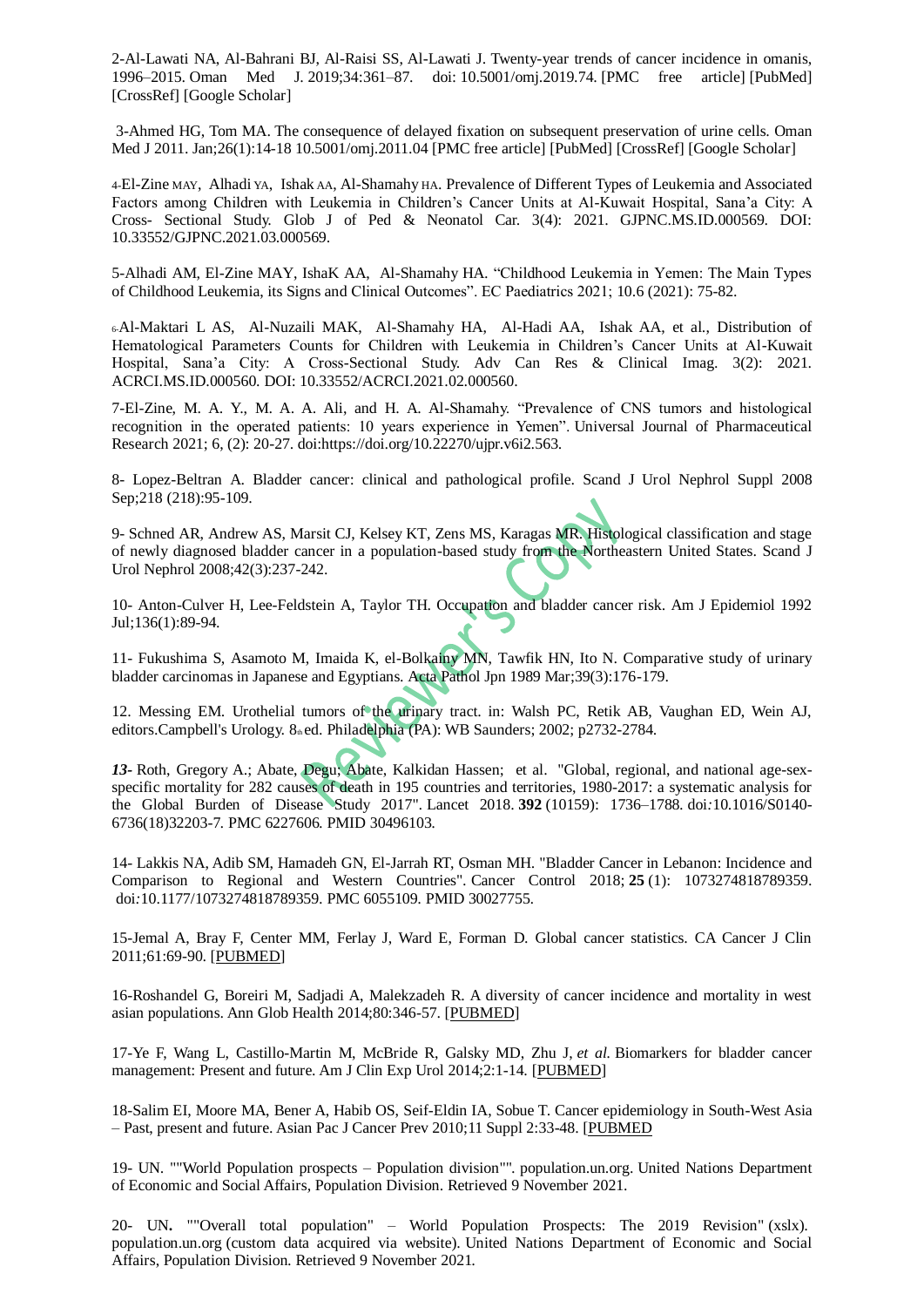21- "The General Census of Population 2004"*.* Sabanews. 29 December 2004 [Updated 13 December 2013]*.* Retrieved [13 December2013](http://www.sabanews.net/en/news85385.htm)*.*

22**-** ["The population explosion on Europe's doorstep"](http://entertainment.timesonline.co.uk/tol/arts_and_entertainment/books/article3952775.ece)*.* Times (London). London. 18 May 2008. Retrieved 22 February 2013*.*

23**-** *"*[Yemen: Government planning to curb population growth".](http://irinnews.org/Report.aspx?ReportId=79232) IRIN Middle East. 14 July 2008*. Retrieved 22 February 2013.*

24**-** ["Country Comparison: Total fertility rate"](https://www.cia.gov/library/publications/the-world-factbook/rankorder/2127rank.html)*.* Central Intelligence Agency. CIA World Factbook*.* Retrieved 23 February 2013*.*

**25-** Eric Hansen. ["Sana'a Rising"](https://web.archive.org/web/20131127165256/http:/www.saudiaramcoworld.com/issue/200601/sana.a.rising.htm)*.* [Saudi Aramco World.](https://en.wikipedia.org/wiki/Saudi_Aramco_World) Archived from [the original](http://www.saudiaramcoworld.com/issue/200601/sana.a.rising.htm) on 27 November 2013*.*  Retrieved 13 December 2013.

26-Epstein JI, [Amin](https://pubmed.ncbi.nlm.nih.gov/?term=Amin+MB&cauthor_id=9850170) MB, [Reuter](https://pubmed.ncbi.nlm.nih.gov/?term=Reuter+VR&cauthor_id=9850170) VR, [Mostofi](https://pubmed.ncbi.nlm.nih.gov/?term=Mostofi+FK&cauthor_id=9850170) FK. The World Health Organization/International Society of Urological Pathology consensus classification of urothelial (transitional cell) neoplasms of the urinary bladder. Bladder Consensus Conference Committee. Am J Surg Pathol. 1998; 22(12):1435-48. PMID: 9850170. doi: 10.1097/00000478-199812000-00001.

27- Al-Samawi AS, Aulaqi SM. Urinary bladder cancer in Yemen. *Oman Med J*. 2013;28(5):337-340. doi:10.5001/omj.2013.97.

28- Kattan S, Yousef A, Onuora V, Patil M, Al-Jasser A, Al-Ariyan R. The clinicopathological features of bladder carcinoma among Saudis in Riyadh Central Hospital. Ann Saudi Med 1994 Mar;14(2):114-116.

29- Obafunwa JO. Histopathological study of vesical carcinoma in Plateau State, Nigeria. Eur J Surg Oncol 1991 Oct;17(5):489-491.

30- Kitinya JN, Laurèn PA, Eshleman LJ, Paljärvi L, Tanaka K. The incidence of squamous and transitional cell carcinomas of the urinary bladder in northern Tanzania in areas of high and low levels of endemic Schistosoma haematobium infection. Trans R Soc Trop Med Hyg 1986;80(6):935-939.

31-Lynch CF, Cohen MB. Urinary system. Cancer 1995 Jan;75(1)(Suppl):316-329.

32-Costello AJ, Tiptaft RC, England HR, Blandy JP. Squamous cell carcinoma of bladder. Urology 1984 Mar; 23(3): 234-236.

33-El-Bolkainy MN, Mokhtar NM, Ghoneim MA, Hussein MH. The impact of schistosomiasis on the pathology of bladder carcinoma. Cancer 1981 Dec;48(12):2643-2648.

34- Felix AS, Soliman AS, Khaled H, Zaghloul MS, Banerjee M, El-Baradie M, *et al.* The changing patterns of bladder cancer in Egypt over the past 26 years. Cancer Causes Control 2008 May;19(4):421-429.

35- Mostafa MH, Sheweita SA, O'Connor PJ*.* ["Relationship between schistosomiasis and bladder](https://www.ncbi.nlm.nih.gov/pmc/articles/PMC88908)  [cancer"](https://www.ncbi.nlm.nih.gov/pmc/articles/PMC88908)*.* Clinical Microbiology Reviews 1999; **12** (1): 97–111. [doi](https://en.wikipedia.org/wiki/Doi_(identifier))*:*[10.1128/CMR.12.1.97](https://doi.org/10.1128%2FCMR.12.1.97)*.* [PMC](https://en.wikipedia.org/wiki/PMC_(identifier)) [88908](https://www.ncbi.nlm.nih.gov/pmc/articles/PMC88908)*.* [PMID](https://en.wikipedia.org/wiki/PMID_(identifier)) [9880476](https://pubmed.ncbi.nlm.nih.gov/9880476)*.*

36-Zaghloul MS. ["Bladder cancer and schistosomiasis".](https://doi.org/10.1016%2Fj.jnci.2012.08.002) Journal of the Egyptian National Cancer Institute 2012; **24** (4): 151–9. [doi](https://en.wikipedia.org/wiki/Doi_(identifier))[:10.1016/j.jnci.2012.08.002.](https://doi.org/10.1016%2Fj.jnci.2012.08.002) [PMID](https://en.wikipedia.org/wiki/PMID_(identifier)) [23159285.](https://pubmed.ncbi.nlm.nih.gov/23159285)

37- Gouda I, Mokhtar N, Bilal D, El-Bolkainy T, El-Bolkainy NM. Bilharziasis and bladder cancer: a time trend analysis of 9843 patients. J Egypt Natl Canc Inst 2007 Jun;19(2):158-162.

38-Rosai J. Bladder and male urethera. In: Akerman's surgical pathology 8th ed. New York (NY): Mosby; 1996. p.1185-1217.

39- Mungan NA, Kiemeney LA, van Dijck JA, van der Poel HG, Witjes JA. Gender differences in stage distribution of bladder cancer. Urology 2000 Mar;55(3):368- 371.

40- Cheng L, Neumann RM, Nehra A, Spotts BE, Weaver AL, Bostwick DG. Cancer heterogeneity and its biologic implications in the grading of urothelial carcinoma. Cancer 2000 Apr;88(7):1663-1670.

41- Matalka I, Bani-Hani K, Shotar A, Bani Hani O, Bani-Hani I. Transitional cell carcinoma of the urinary bladder: a clinicopathological study. Singapore Med J 2008 Oct;49(10):790-794.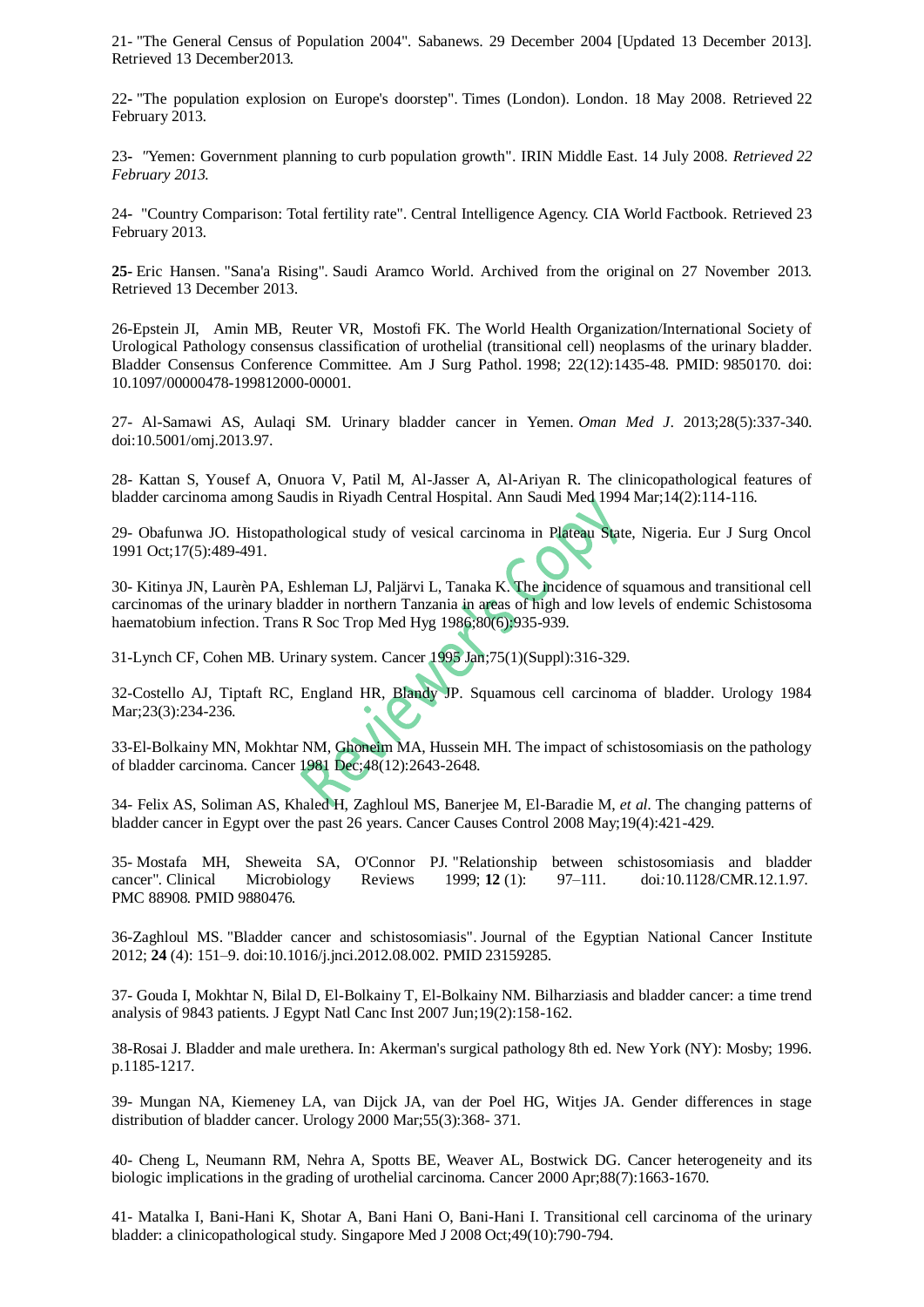42-URMC. "Scientists Find One Reason Why Bladder Cancer Hits More Men". University of Rochester Medical Ce[nter. 20 April 2007. Archived from](https://web.archive.org/web/20090111011106/http:/www.urmc.rochester.edu/pr/news/story.cfm?id=1436) the original on 11 January 2009*.* Retrieved 20 April 2007*.*

43- Kim A, Kim MS, Ahn JH, et al. . "Clinical significance of 5-α reductase inhibitor and androgen deprivation therapy in bladder cancer incidence, recurrence, and survival: a meta-analysis and systemic review". The Aging Male 2019; **23** (5): 971–978. [doi](https://en.wikipedia.org/wiki/Doi_(identifier))*:*[10.1080/13685538.2019.1646238](https://doi.org/10.1080%2F13685538.2019.1646238)*.* [PMID](https://en.wikipedia.org/wiki/PMID_(identifier)) [31724468](https://pubmed.ncbi.nlm.nih.gov/31724468)*.* [S2CID](https://en.wikipedia.org/wiki/S2CID_(identifier)) [208017350](https://api.semanticscholar.org/CorpusID:208017350)*.*

44- Hemelt M, Yamamoto H, Cheng KK, Zeegers MP. "The effect of smoking on the male excess of bladder cancer: a meta-analysis and geographical analyses". International Journal of Cancer 2009; 124 (2): 412– 9. [doi](https://en.wikipedia.org/wiki/Doi_(identifier))*:*[10.1002/ijc.23856](https://doi.org/10.1002%2Fijc.23856)*.* [PMID](https://en.wikipedia.org/wiki/PMID_(identifier)) [18792102](https://pubmed.ncbi.nlm.nih.gov/18792102)*.* [S2CID](https://en.wikipedia.org/wiki/S2CID_(identifier)) [28518800.](https://api.semanticscholar.org/CorpusID:28518800)

45-Marks P, Soave A, Shariat SF, Fajkovic H, Fisch M, Rink M. ["Female with bladder cancer: what and why is](https://www.ncbi.nlm.nih.gov/pmc/articles/PMC5071204)  [there a difference?".](https://www.ncbi.nlm.nih.gov/pmc/articles/PMC5071204) Translational Andrology and Urology 2016; 5 (5): 668-682. [doi:](https://en.wikipedia.org/wiki/Doi_(identifier))[10.21037/ tau.2016.03.22](https://doi.org/10.21037%2Ftau.2016.03.22) . [PMC](https://en.wikipedia.org/wiki/PMC_(identifier)) [5071204.](https://www.ncbi.nlm.nih.gov/pmc/articles/PMC5071204) [PMID](https://en.wikipedia.org/wiki/PMID_(identifier)) [27785424.](https://pubmed.ncbi.nlm.nih.gov/27785424)

46- Mumy A, Kohaar I, Porter-Gill P, *et al.* Prostate stem cell antigen (*PSCA*) and risk of bladder cancer: linking genotypes to functional mechanisms. Genome Biol. 2011;12(Suppl 1):P15. doi:10.1186/gb-2011-12-s1-p15

47-SEER. ["Cancer of the Urinary Bladder -](https://seer.cancer.gov/statfacts/html/urinb.html) Cancer Stat Facts"*. SEER*. Retrieved 30 October 2019*.*

48-Hodges, Stephanie C.; Holt, Harry R.; Degeorge, Katharine C. ["Bladder Cancer: Diagnosis and](https://www.aafp.org/afp/2017/1015/p507.html)  [Treatment"](https://www.aafp.org/afp/2017/1015/p507.html)*.* American Family Physician 2017; 96 (8): 507–514. [PMID](https://en.wikipedia.org/wiki/PMID_(identifier)) [29094888](https://pubmed.ncbi.nlm.nih.gov/29094888)*.*

49- Seth P. Lerner. ["Overview of Diagnosis and Management of Non-Muscle Invasive Bladder](https://www.fda.gov/downloads/AdvisoryCommittees/CommitteesMeetingMaterials/Drugs/OncologicDrugsAdvisoryCommittee/UCM522817.pdf)  [Cancer"](https://www.fda.gov/downloads/AdvisoryCommittees/CommitteesMeetingMaterials/Drugs/OncologicDrugsAdvisoryCommittee/UCM522817.pdf) (PDF)*.* [Food and Drug Administration](https://en.wikipedia.org/wiki/Food_and_Drug_Administration)*.* ODAC 14 September 2016

50-Samaratunga H, Makarov DV, Epstein JI. Comparison of WHO/ISUP and WHO classification of noninvasive papillary urothelial neoplasms for risk of progression. Urology 2002 Aug;60(2):315-319.

| Age groups | Male       |      | Female          |               | Total          |      |  |
|------------|------------|------|-----------------|---------------|----------------|------|--|
| Years      | No         | $\%$ | No              | %             | N <sub>0</sub> | $\%$ |  |
| $20 - 29$  | 10         | 2.6  | 3               | $2.2^{\circ}$ | 13             | 2.5  |  |
| $30 - 39$  | 24         | 6.2  | 10              | 7.4           | 34             | 6.5  |  |
| 40-49      | 60         | 15.6 | 27              | 20            | 87             | 16.7 |  |
| 50-59      | 63         | 16.4 | 41              | 30.4          | 104            | 20   |  |
| $60 - 69$  | 129        | 33.5 | 37 <sup>°</sup> | 27.4          | 166            | 32   |  |
| $\geq 70$  | 99         | 25.7 | 17 <sup>°</sup> | 12.6          | 116            | 22.3 |  |
| Total      | 385        | 74   | 135             | 26            | 520            | 100  |  |
| Mean age   | 58.2 years |      | 53.9 years      |               | 57.1 years     |      |  |
| <b>SD</b>  | 13.6 years |      | 12 years        |               | 13.4 years     |      |  |
| Min        | 20 years   |      | 21 years        |               | 20 years       |      |  |
| Max        | 99 years   |      | 80 years        |               | 99 years       |      |  |
| Mode       | 60 years   |      | 50 years        |               | 60 years       |      |  |
| Median     | 60 years   |      | 54 years        |               | 60 years       |      |  |

Table 1: Sex and age distribution of bladder cancer patients in Sana'a, Yemen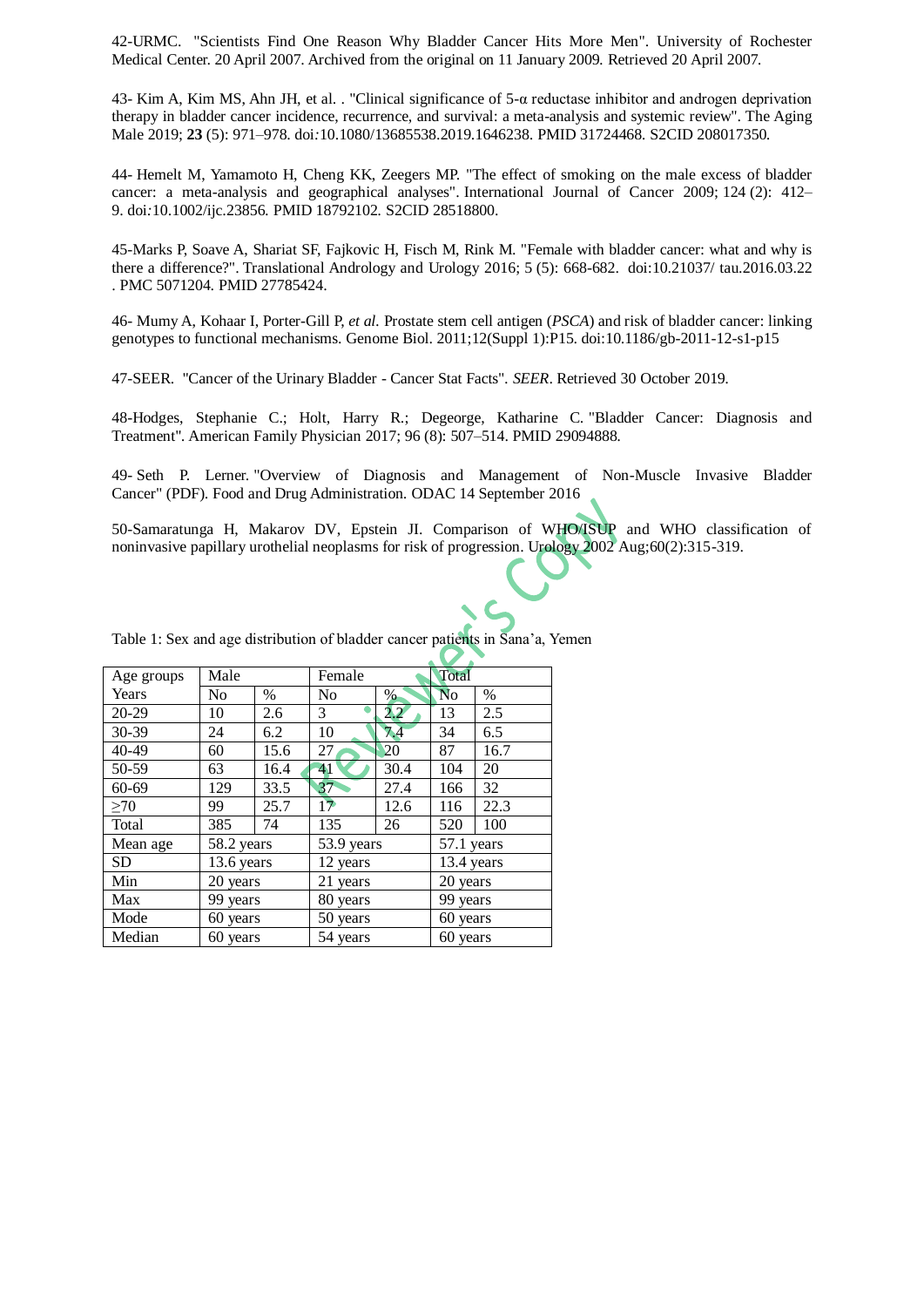| <b>Types of UBC</b>     | N <sub>0</sub> | $\frac{0}{0}$ | M: F  | <b>Mean</b><br>age | Age  | <b>Age Median</b> | <b>P</b> value |
|-------------------------|----------------|---------------|-------|--------------------|------|-------------------|----------------|
|                         |                |               | ratio | $\pm SD$ years     | Mode |                   |                |
| Urothelial<br>neoplasms | 372            | 71.5          | 3.5:1 | $59+13.5$          | 60   | 60                | 0.03           |
| (UNs)                   |                |               |       |                    |      |                   |                |
| neoplasms<br>Squamous   | 128            | 24.6          | 1.7:1 | $51.5 \pm 11.5$    | 60   | 50                | < 0.0001       |
| (SNs)                   |                |               |       |                    |      |                   |                |
| Glnadular<br>neoplasms  | 12             | 2.3           | 5:1   | $48.1 \pm 11.4$    | 38   | 44                | < 0.0001       |
| (GNs)                   |                |               |       |                    |      |                   |                |
|                         |                |               |       |                    |      |                   |                |
| Neuroendocrine          | 3              | 0.6           | 3:0   | $70+0$             | 70   | 70                | Non available  |
| neoplasms (NENs)        |                |               |       |                    |      |                   |                |
| Mesenchymal             | 5              | 0.96          | 2:3   | $53 \pm 12$        | 40   | 50                | 0.49           |
| neoplasms (MNs)         |                |               |       |                    |      |                   |                |
| Total                   | 520            | %             | 2.9:1 | $57.1 \pm 13.4$    | 60   | 60                | Reference      |

Table 2: Distribution of urinary bladder cancers (UBC) with age parameters for 520 patients in Sana'a city, Yemen.

Table 3: The association between cytologically high grade with type of bladder neoplasms (UBC) for 520 patients in Sana'a city, Yemen

| <b>Types of UBC</b>                      | <b>High Grade</b> |               | OR   | $CI$ 95%       | $\overline{X}^2$ | $\boldsymbol{p}$ |
|------------------------------------------|-------------------|---------------|------|----------------|------------------|------------------|
|                                          | No                | $\frac{0}{0}$ |      |                |                  |                  |
| Urothelial neoplasms (UNs) $n=372$       | 239               | 64.2          | 51.3 | $20.5 - 128.5$ | 157              | < 0.001          |
| Squamous neoplasms $(SNs)$ n=128         | $\Omega$          | $\Omega$      | 0.0  | $0 - 0.014$    | 150              | < 0.001          |
| Glnadular neoplasms $(GNs)$ n=12         | 3                 | 25            | 0.36 | $0.09 - 13$    | 2.3              | 0.12             |
| Neuroendocrine neoplasms (NENs)<br>$n=3$ | 1                 | 33.3          | 0.56 | $0.05 - 6.2$   | 0.22             | 0.63             |
| Mesenchymal neoplasms (MNs) $n=5$        |                   | 20            | 0.27 | $0.03 - 2.5$   | 1.4              | 0.22             |
| Total $n=520$                            | 244               | 46.9          |      |                |                  |                  |

 $OR =$  odd's ratio,  $CI$  95% = confidence interval 95%,  $X^2 =$ Chi square,  $p =$  p value

z

Table 4: The association between schistosomiasis with type of bladder neoplasm (UBC) for 520 patients in Sana'a city, Yemen

| <b>Types of UBC</b>           | schistosomiasis |          | OR    | $CI$ 95%      | $X^2$ | $\boldsymbol{p}$ |
|-------------------------------|-----------------|----------|-------|---------------|-------|------------------|
|                               | N <sub>0</sub>  | $\%$     |       |               |       |                  |
| Urothelial neoplasms<br>(UNs) | 14              | 3.8      | 0.062 | $0.03 - 0.11$ | 108   | < 0.001          |
| $n=372$                       |                 |          |       |               |       |                  |
| Squamous neoplasms (SNs)      | 56              | 43.8     | 19.5  | 10.4-36.4     | 130   | < 0.001          |
| $n=128$                       |                 |          |       |               |       |                  |
| Glnadular neoplasms (GNs)     | $\Omega$        | $\theta$ | 0.0   | $0.0 - 1.7$   | 1.9   | 0.63             |
| $n=12$                        |                 |          |       |               |       |                  |
|                               |                 |          |       |               |       |                  |
| Neuroendocrine<br>neoplasms   | $\Omega$        | $\Omega$ | 0.0   | $0.0 - 10.9$  | 0.47  | 0.48             |
| (NENs) $n=3$                  |                 |          |       |               |       |                  |
|                               |                 |          |       |               |       |                  |
| neoplasms<br>Mesenchymal      | $\Omega$        | $\theta$ | 0.0   | $0 - 5.2$     | 0.7   | 0.37             |
| $MNs$ ) n=5                   |                 |          |       |               |       |                  |
| Total $n=520$                 | 71              | 13.7     |       |               |       |                  |

 $OR = odd$ 's ratio, *CI* 95% = confidence interval 95%,  $X^2 =$ Chi square, *p*= *p* value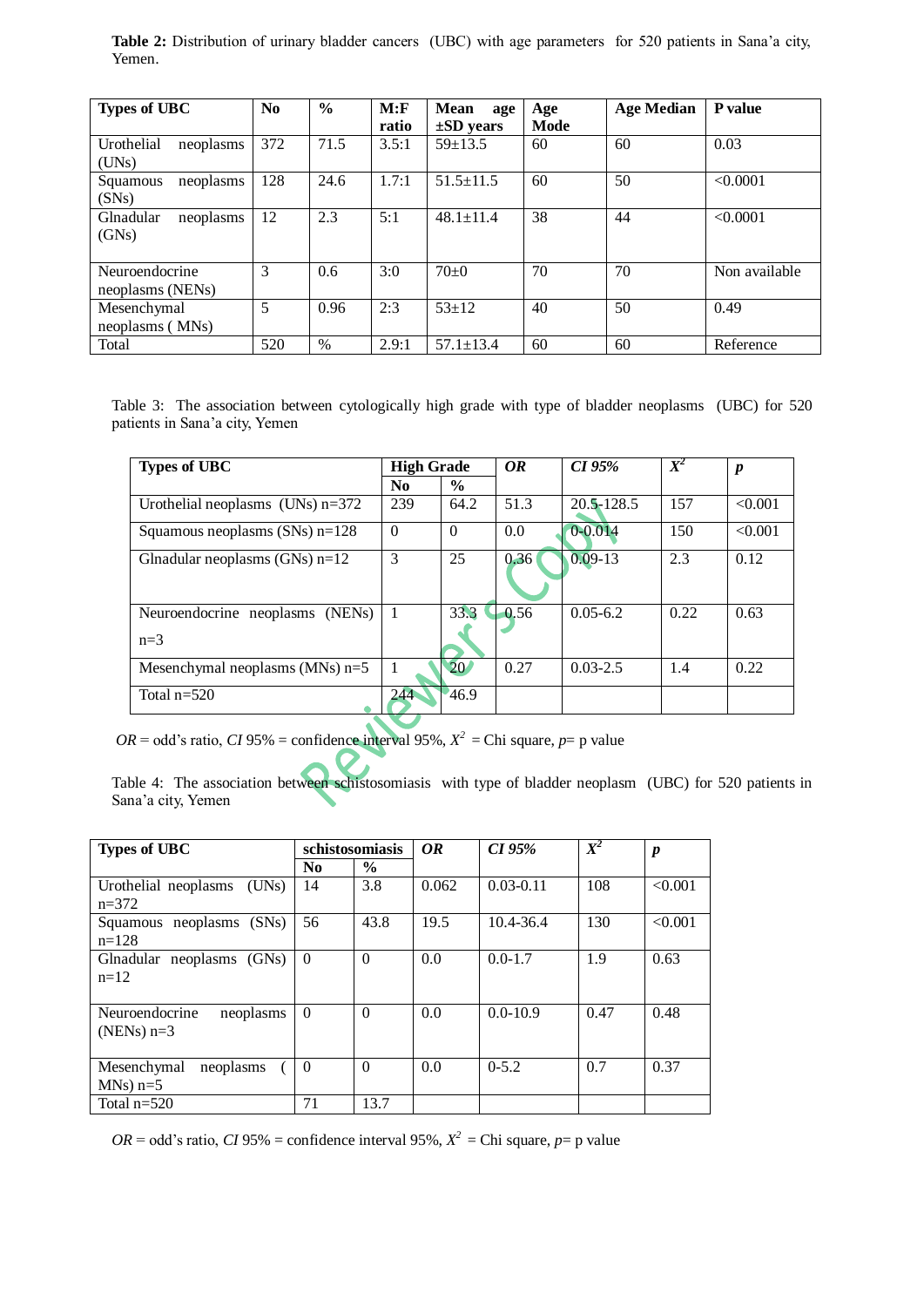| <b>Types of UBC</b>                         | of<br><b>Invasion</b><br>muscle fibers |               | <b>OR</b> | CI 95%       | X2             | p       |
|---------------------------------------------|----------------------------------------|---------------|-----------|--------------|----------------|---------|
|                                             | N <sub>0</sub>                         | $\frac{0}{0}$ |           |              |                |         |
| Urothelial neoplasms<br>(UNs)<br>$n=372$    | 138                                    | 37.1          | 11.2      | $7.2 - 17.6$ | 135            | < 0.001 |
| Squamous neoplasms (SNs)<br>$n=128$         | 85                                     | 66.4          | 3.3       | $2.2 - 5.1$  | 33.8           | < 0.001 |
| Glnadular neoplasms (GNs)<br>$n=12$         | 5                                      | 41.7          | 0.89      | $0.28 - 2.9$ | 0.03           | 0.85    |
| Neuroendocrine<br>neoplasms<br>(NENs) $n=3$ | $\Omega$                               | $\Omega$      | 0.0       | $0.0 - 2.1$  | 2.3            | 0.12    |
| Mesenchymal<br>neoplasms<br>$MNs$ ) n=5     | 2                                      | 40            | $\Omega$  | $0-1.0$      | $\overline{4}$ | 0.04    |
| Total $n=520$                               | 230                                    | 44.2          |           |              |                |         |

Table 5: The association between invasion of muscle fibers with type of bladder neoplasms (UBC) for 520 patients in Sana'a city, Yemen

 $OR = \text{odd's ratio}, CI 95\% = \text{confidence interval } 95\%, X^2 = \text{Chi square}, p = \text{p value}$ 

Table 6: The association between low grade with type of bladder neoplasms **(**UBC) for 520 patients in Sana'a city, Yemen

| <b>Types of UBC</b>           | <b>Low Grade</b> |               |           | $CI$ 95%      | $\overline{\mathbf{X2}}$ | P       |
|-------------------------------|------------------|---------------|-----------|---------------|--------------------------|---------|
|                               |                  |               | <b>OR</b> |               |                          |         |
|                               | N <sub>0</sub>   | $\frac{6}{9}$ |           |               |                          |         |
| Urothelial neoplasms<br>(UNs) | 133              | 35.8          | 6.7       | $3.6 - 12.6$  | 44.2                     | < 0.001 |
| $n=372$                       |                  |               |           |               |                          |         |
| Squamous neoplasms (SNs)      | 2                | 1.6           | 0.028     | $0.007 - 0.1$ | 56                       | < 0.001 |
| $n=128$                       |                  |               |           |               |                          |         |
| Glnadular neoplasms (GNs)     | 6                | 50            | 2.65      | $0.8 - 8.3$   | 2.9                      | 0.08    |
| $n=12$                        |                  |               |           |               |                          |         |
|                               |                  |               |           |               |                          |         |
| neoplasms<br>Neuroendocrine   | $\theta$         | $\Omega$      | O         | $0-4.4$       | 1.1                      | 0.2     |
| $(NENs)$ n=3                  |                  |               |           |               |                          |         |
|                               |                  |               |           |               |                          |         |
| Mesenchymal<br>neoplasms      |                  | 80            | 10.6      | $1.2 - 95.7$  | 6.8                      | 0.009   |
| $MNs$ ) n=5                   |                  |               |           |               |                          |         |
| Total $n=520$                 | 145              | 27.9          |           |               |                          |         |

 $OR = odd$ 's ratio, *CI* 95% = confidence interval 95%,  $X^2 =$ Chi square, *p*= *p* value